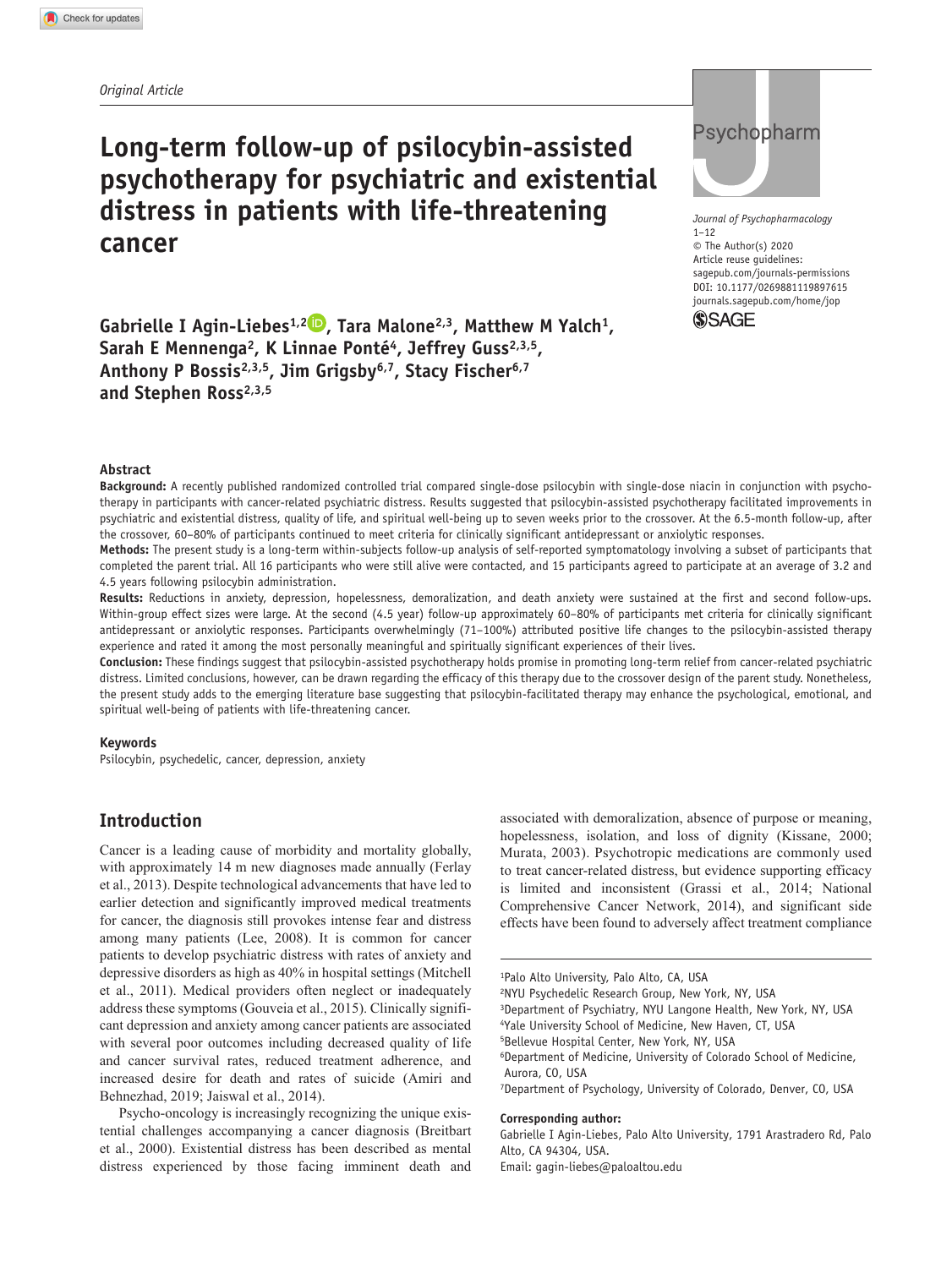(Li et al., 2012). Several meta-analyses of placebo-controlled trials of antidepressants have failed to demonstrate a clear effect of treatment over placebo in cancer patients (Iovieno et al., 2011; Laoutidis and Mathiak, 2013; Ostuzzi et al., 2015). Psychosocial interventions have been developed to specifically target the existential and spiritual distress of cancer patients, albeit with limited efficacy (Chochinov et al., 2011; LeMay and Wilson, 2008) and relatively weak methodological study designs (Xing et al., 2018). There is a compelling need to develop more rigorous, welldesigned trials that adequately assess the efficacy of existing spiritual and existential interventions. There is also a need to develop novel interventions that can increase the effect sizes of interventions aimed at improving the psychospiritual states of people with cancer.

In response to the limited evidence supporting the efficacy of existing approaches to treating psychiatric and existential distress, researchers have deployed attention toward examining the therapeutic potential of serotonergic psychedelics (Reiche et al., 2018). Historically, classic psychedelics were studied as novel therapeutic agents in the psychiatric treatment of patients with cancer. In the 1950s and 1960s researchers funded by the National Institute of Mental Health (NIMH) conducted trials with hundreds of participants and found that psychedelics such as d-lysergic acid diethylamide (LSD) alleviated depression, anxiety, and pain, and improved sleep and quality of life associated with cancer (Kast, 1970; Kast and Collins, 1964; Grof et al., 1973). After a quiescence of over two decades, clinical trials with the classical psychedelics resumed. Four recently published crossover randomized controlled trials (RCTs) administered psilocybin (Griffiths et al., 2016; Grob et al., 2011; Ross et al., 2016) and LSD (Gasser et al., 2014; 2015) with psychological support to participants with cancer diagnoses or life-threatening illnesses (*N=*104) and established overall safety and preliminary efficacy with medium to large effects. Despite the promising evidence regarding the acute therapeutic effects of psychedelics, there is a modest amount of data suggesting safety and efficacy of these interventions in the long-term. The longest follow-up in these studies occured at 12 months post-crossover in one of these trials, at which time significant reductions in anxiety were sustained following two doses of LSD combined with psychotherapy (Gasser et al., 2015).

The present study is a long-term follow-up (LTFU) analysis of a randomized placebo-controlled trial that compared a single dose of psilocybin (0.3 mg/kg) with a single dose of niacin (250 mg) in conjunction with psychotherapy in patients (*N*=29) with cancerrelated psychiatric and existential distress (Ross et al., 2016). In the parent trial, results suggested that psilocybin-assisted psychotherapy catalyzed rapid antidepressant and anxiolytic effects with large effect sizes and rates of clinical response up to seven weeks (prior to study crossover). After the crossover at the final (6.5 month) point, approximately 60–80% of patients met the criteria for clinically significant antidepressant or anxiolytic responses. Psilocybin also appeared to yield acute and sustained reductions in demoralization and hopelessness, as well as improvements in spiritual well-being and quality of life. There were no significant improvements in death anxiety. Seventy percent of participants rated the experience as the single or top-five most personally meaningful experience(s) of their lives, and 52% rated it the single or top-five most spiritually significant experience(s) of their lives. Ratings of mystical-type experiences were found to partially mediate the effect of psilocybin versus placebo on anxiety and depression outcomes (Ross et al., 2016). Limited

conclusions, however, can be drawn regarding the efficacy of psilocybin-assisted therapy beyond the seven-week point due to the crossover design. The objective of the present study was to determine whether benefits reported at parent study completion were maintained at two extended LTFU points.

### **Methods**

The NYU School of Medicine Institutional Review Board approved a protocol amendment for the addition of the LTFU data collection. Participants in this present study had previously concluded treatment in our parent study (for full details of this study see Ross et al., 2016). Of the original 29 participants, we contacted all 16 participants who were not deceased at the time of LTFU (the remaining 13 participants were deceased). All of these participants had agreed to be contacted about future research opportunities. Of the 16 participants who were contacted, 15 agreed to participate in the LTFU and completed measures through a secure online portal. One participant died (from cancer-related complications) after completing the first LTFU and prior to the second LTFU, leaving us with 14 participants at the second LTFU. The first and second LTFUs occurred on average 3.2 years (range 2.3–4.5 years) and 4.5 years (range 3.5–5.5 years) following the participants' psilocybin dosing date, respectively.

In the parent study, participants were randomly assigned to one of two groups: psilocybin (0.3 mg/kg) on the first medication session followed by niacin (250 mg) on the second session (i.e. psilocybin-first group), or niacin (250 mg) on the first medication session followed by psilocybin (0.3 mg/kg) on the second session (i.e. niacin-first group). Participants received nine total preparatory psychotherapy sessions and post-medication integration sessions delivered by a dyadic therapy team. The trial employed a crossover design at seven weeks following the first drug administration, with the final outcome assessment at 6.5 months following the second drug administration (i.e. after the crossover).

### *Participants*

Demographic information is presented in Table 1. At the first LTFU, the mean age of participants was 53 years old (standard deviation (*SD*)=16 years), and they were predominantly female (60%). The majority was non-Hispanic White (93%), followed by Asian (6%). Forty percent reported Catholic/Christian or Jewish beliefs, and one-third (33%) reported atheist/agnostic beliefs, followed by "other" faith/tradition (13%). Gynecological cancers (33%) comprised the majority of disease sites, followed by breast (20%) and lymphomas (20%). Slightly more than half (60%) were diagnosed with early stage (I–II) cancers versus later stage (III–IV; 53%) at the parent study end point. Of note, at the second LTFU, 71% of participants had reportedly entered partial or complete remission from their cancers, and 29% were in the active stages of their diseases. Approximately half (53%) of all participants reported one or more occasions of prior hallucinogen use. The majority of participants (93%) met Diagnostic and Statistical Manual of Mental Disorders (DSM-IV-TR; American Psychiatric Association, 2000) criteria for cancer-related adjustment disorder with anxious and/or depressed features, followed by generalized anxiety disorder (7%). Compared to the parent study sample (Ross et al., 2016), the proportions of current study participants were roughly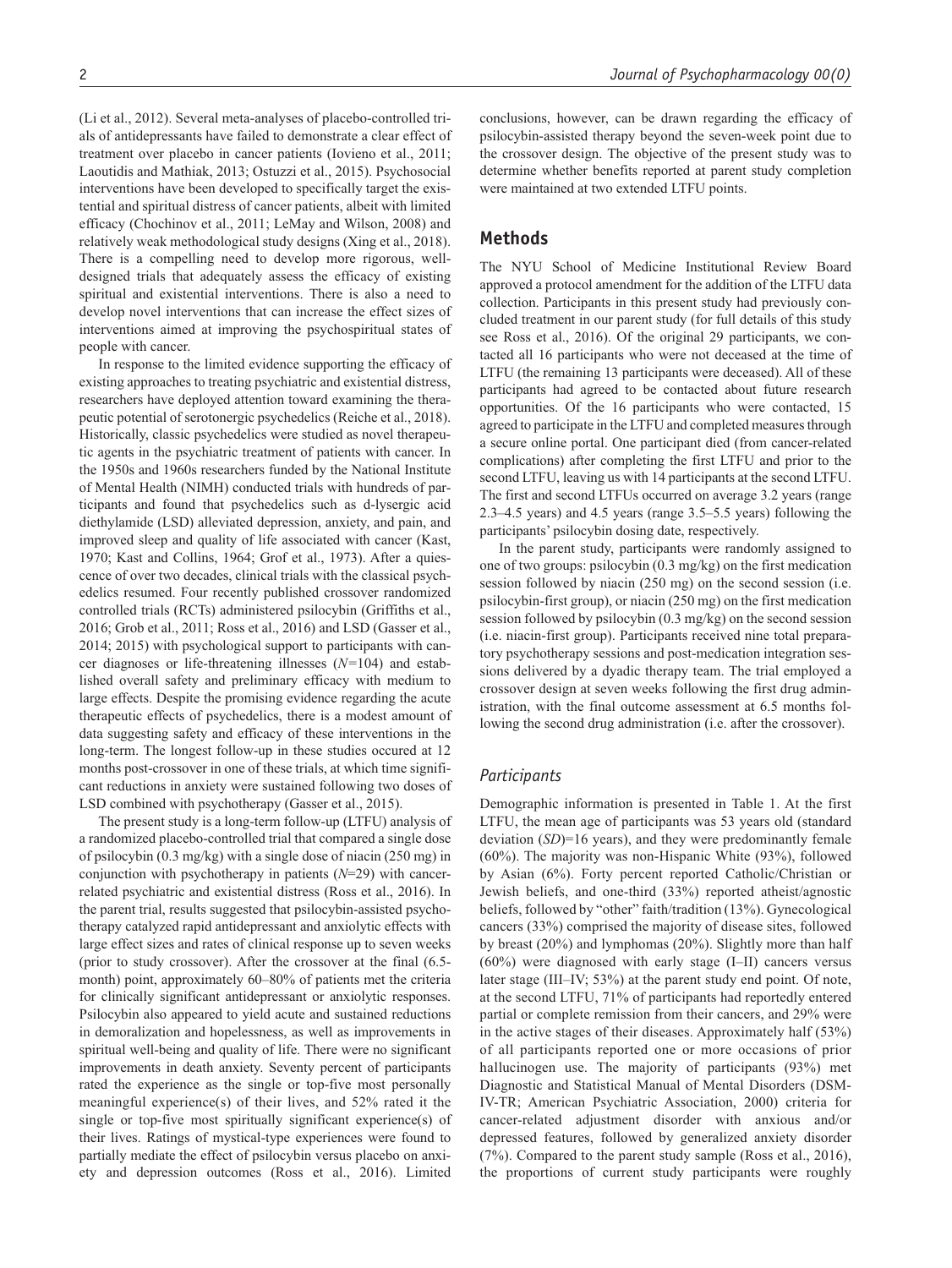| Characteristic                   | Categories                                                       | Total<br>$N = 15$ |        |
|----------------------------------|------------------------------------------------------------------|-------------------|--------|
|                                  |                                                                  |                   |        |
| Sex                              | Female                                                           | 9                 | 60.00% |
|                                  | Male                                                             | 6                 | 40.00% |
| Age at follow-<br>up; mean (SD)  | Range 25-73                                                      | 53 (15.5)         |        |
| Race                             | White/Caucasian                                                  | 14                | 93.33% |
|                                  | Asian                                                            | 1                 | 6.67%  |
| Religious/                       | Atheist/agnostic                                                 | 5                 | 33.33% |
| spiritual beliefs                | Jewish                                                           | 3                 | 20.00% |
|                                  | Catholic                                                         | $\mathbf{1}$      | 6.67%  |
|                                  | Other Christian                                                  | $\overline{c}$    | 13.33% |
|                                  | Other faith/tradition                                            | $\overline{c}$    | 13.33% |
| Site of cancer                   | <b>Breast</b>                                                    | 3                 | 20.00% |
|                                  | Reproductive                                                     | 5                 | 33.32% |
|                                  | Lymphoma/leukemia                                                | 3                 | 20.00% |
|                                  | Other types                                                      | 4                 | 26.67% |
| Stage of cancer                  | Stage IV                                                         | 2                 | 13.33% |
|                                  | Stage III                                                        | 4                 | 26.67% |
|                                  | Stage II                                                         | 3                 | 20.00% |
|                                  | Stage I                                                          | 5                 | 33.32% |
|                                  | 0ther                                                            | 1                 | 6.67%  |
| SCID<br>(DSM-IV-TR)<br>diagnosis | Adjustment disorder w/<br>anxiety and depressed<br>mood, chronic | 2                 | 13.33% |
|                                  | Adjustment disorder w/<br>anxiety, chronic                       | 12                | 80.00% |
|                                  | Generalized anxiety<br>disorder                                  | $\mathbf{1}$      | 6.67%  |
| Hallucinogen                     | No                                                               | 8                 | 53.33% |
| use                              | Yes                                                              | 7                 | 46.67% |
| Education                        | Part-college                                                     | 2                 | 13.33% |
|                                  | Graduated 4-year college                                         | 4                 | 26.67% |
|                                  | Completed grad/profes-<br>sional school                          | 9                 | 60.00% |

**Table 1.** Demographic and clinical characteristics of study participants at LTFU follow-ups.

DSM-IV-TR: Diagnostic and Statistical Manual of Mental Disorders; SD: standard deviation; SCID: Structured Clinical Interview for DSM Disorders.

equivalent in all demographic variables with the exception of cancer type. There was a greater proportion of reproductive cancer in this LTFU sample than in the parent sample, and no participants carried a diagnosis of digestive cancers in the LTFU sample (compared to 21% in the parent sample).

# *Psychiatric interventions received during follow-up period and adverse events*

A total of 13 out of the 14 participants who completed the second LTFU time point provided information regarding their use of psychotherapy or pharmacological interventions after completion of the parent study. One participant who participated in the LTFU passed away prior to the administration of this assessment. Participants provided the name, dosage, duration, and reason for medication prescription, as well as type, duration, and reason for

any psychotherapy intervention received during the LTFU period. Eight participants (53%) reported taking medication daily for anxiety or depression at study screening but discontinued prior to enrollment due to the parent study exclusion criteria. Participants were allowed to take prescribed Benzodiazepines on an as needed basis up to three days prior to their first medication session. During the LTFU period five participants reported (39%) receiving some form of psychotherapy since completion of the parent trial, with one (8%) receiving psychotherapy specifically targeting cancer-related psychological distress. Three participants (23%) received some form of psychotropic drug treatment, with no participants receiving psychotropic medication specifically targeting cancer-related psychological distress during the LTFU period. None of the participants reported lasting negative or adverse effects from the psilocybin-assisted therapy experiences.

#### *Measures*

In the parent trial, primary measures were administered at the following time points: baseline, one day before and one day after the first and second drug administrations, two weeks and six weeks after the first and second drug administrations, and 26 weeks (6.5 months) after the second drug administration. Secondary measures were administered at baseline, two weeks and six weeks after the first and second drug administrations, and 26 weeks (6.5 months) after the second drug administration. The following measures were re-administered to participants at the two LTFU points in the present study.

#### *Primary measures*

*Anxiety and depression measures.* The Hospital Anxiety and Depression Scale (HADS; Zigmond and Snaith, 1983) is widely used in hospital settings to screen for the severity of anxiety and depression. It contains 14 questions rated on a fourpoint scale (total score (HAD-T) ranges from 0–56). Subscale scores can be calculated for depression (HADS-D) and anxiety (HADS-A). Although there is no single accepted cut-off score, the instrument's authors suggest that subscale scores equal to or above eight and full-scale scores over 12 indicate the possible presence of a clinical disorder (Snaith and Zigmond, 1994). The HADS has shown good reliability (Cronbach's  $\alpha$  ranging from 0.80–0.93) and has been well validated (Herrmann, 1997).

The Beck Depression Inventory-II (BDI-II; Beck et al., 1988) is a widely used self-report screening measure for depression. The BDI-II consists of 21 questions about depressive symptoms experienced over the past two weeks rated on a three-point scale (total score ranges from 0–63). Scores above 12 indicate possible clinical depression. This measure has shown good reliability (internal consistency of 0.90) and factorial validity (Storch et al. 2004).

The State-Trait Anxiety Inventory (STAI; Spielberger, 1983) is a well-known measure of anxiety consisting of scales for state (STAI-S) and trait-level anxiety (STAI-T). Each scale contains 20 items rated on a four-point scale (subscale scores ranging from 20–80). Scores above 40 on each subscale indicate clinical presence of anxiety symptoms. The measure has shown good reliability (Cronbach's  $\alpha$  ranging from 0.83–0.86) and discriminant validity (Quek et al., 2004).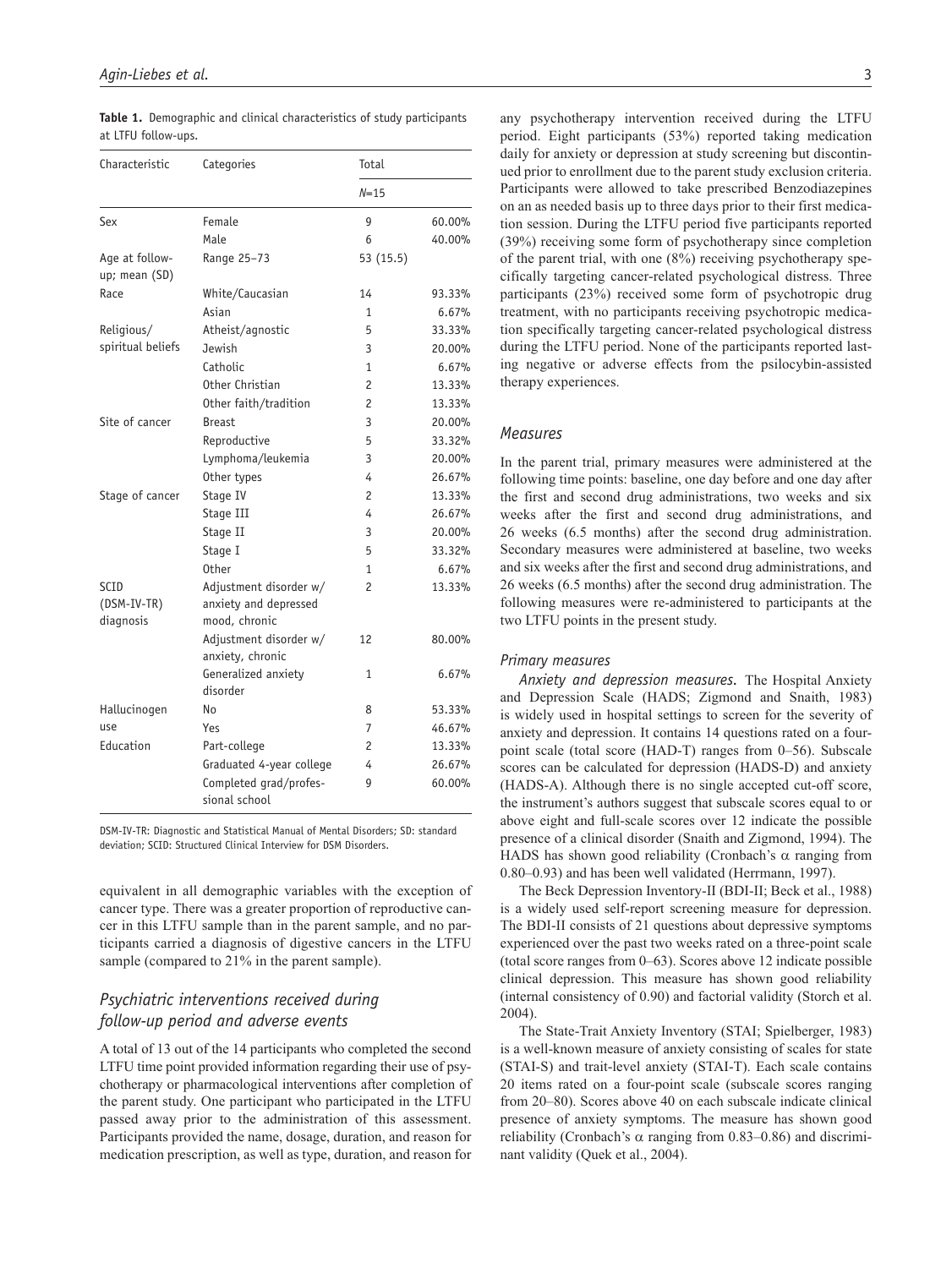#### *Secondary measures*

*Existential distress.* The Death Anxiety Scale (DAS; Templer, 1970) is a 15-item measure that has been used most frequently to assess death anxiety. Items are scored "true" and "false" and then scored as one and zero, respectively. Total scores range between 0–15. Higher scores represent increased severity of death anxiety. Scores below eight are considered normative levels of death anxiety. Templer (1970) reported adequate testretest reliability (*r=*0.83) and validity.

The Hopelessness Assessment in Illness (HAI; Rosenfeld et al., 2011) is an eight-item instrument developed for use in patients with advanced cancer. Total scores range from 0–16. Higher scores indicate higher levels of hopelessness. Data have not been published regarding recommended clinical cutoff scores for this measure. This measure has shown adequate internal consistency (Cronbach's α=0.87) and concurrent validity (*r=*0.70– 0.78; Rosenfeld et al., 2011).

The Demoralization Scale (DS; Kissane et al., 2004) is a 24-item questionnaire measuring existential distress encompassing five factors. These dimensions include loss of meaning, despair, disheartened feelings, helpless feelings, and a sense of failure. Likert scale items range from 0–4, and total scores range from 0–96. Score above 30 are considered indicative of clinical levels of demoralization. This measure has shown good reliability (Cronbach's α ranging from 0.71–0.89) and concurrent validity, with regard to related scales (Kissane et al. 2004).

*Quality of life.* The World Health Organization Quality of Life-Brief Version (WHOQOL-BREF; World Health Organization, 1994) is a 26-item measure providing a broad measure of quality of life across four domains: physical health, psychological health, social relationships, and environment. Likert scale items range from 1–5, and total scores from each of the four domains range from 4–20. There are no published cutoff scores above which quality of life may be considered adequate. This measure has shown good reliability (Cronbach's α ranging from 0.68– 0.85) and has been well validated (Oliveira et al. 2016).

*Spirituality.* The Functional Assessment of Chronic Illness Therapy-Spiritual Well-Being (FACIT-Sp-12; Bredle et al., 2011) is a 12-item measure of spiritual well-being among individuals with cancer and other forms of chronic illness. Items are rated on a five-point Likert scale. The measure yields three subscales: a sense of meaning/peace in life, a sense of comfort from one's faith, and total spiritual well-being score. Total scores for each subscale range from 0–32, 0–16, and 0–48, respectively. Data have not been published regarding recommended cutoff scores for this measure. This measure has shown good reliability (Cronbach's α ranging from 0.81–0.88) and has been well validated (Bredle et al. 2011).

*Persisting effects of psilocybin.* The Persisting Effects Questionnaire (Griffiths et al., 2006, 2008) assesses self-rated changes in one's attitude, mood, behavior, and experience of spirituality. This measure can detect longitudinal effects of psilocybin administration. An 89-item version was administered to participants in the parent study. In the present LTFU study, the following four questions were drawn from the original version. Participants were asked to indicate: (a) the personal meaningfulness of the psilocybin experience (rated from 1–8, with 1=no more than routine every-day experiences; 7=among the five most meaningful experiences of my life; and 8=the single most meaningful experience of my life); (b) the degree to which the experience was spiritually significant (rated from 1–6, with 1=not at all; 5=among the five most spiritually significant experiences of my life; 6=the single most spiritually significant experience of my life); (c) whether the experience and their contemplation of that experience led to changes in their current sense of personal well-being or life satisfaction (rated from  $+3$ =increased very much;  $+2$ =increased moderately;  $+1$ =increased slightly, 0=no change, −1=decreased slightly, −2=decreased moderately, and −3=decreased very much; (d) and the degree to which their behaviors have changed positively as a result of the experience (rated from 0=none, 1=so slight cannot decide, 2=slight, 3=moderate, 4=strong, and 5=extreme).

*Mystical experience.* Mystical Experience Questionnaire (MEQ-30; MacLean et al., 2012) is a 30-item self-report questionnaire that measures qualities of mystical-type experiences occasioned by a psychedelic. The scale comprises four subscales: "Mystical" factor, "Transcendence of time and space," "Positive mood," and "Ineffability." Items are measured on a six-point Likert scale ranging from zero (not at all) to six (extremely, more than any other time in my life). Total scores range from 30–180. This measure has shown good reliability (Cronbach's  $\alpha$  ranging from 0.80–0.93) and has been well validated (MacLean et al. 2012).

### *Data analysis*

Regarding all analyses for both the primary and secondary outcome assessments, both the psilocybin-first and niacin-first dose sequence groups were collapsed and combined into one group. Reasons for this decision included the crossover design, which prevented valid between-group comparisons subsequent to the crossover, and a need to increase power given the modest sample size. The long-terms effects of psilocybin on variables of interest were evaluated using four repeated measures regressions, estimated within the mixed effect repeated measurement (MMRM) model. Planned within-subject *t*-tests (Tukey's post-hoc) were conducted comparing scores at baseline to the following time points for primary and secondary outcomes: 6.5 months after the second medication session, and the first and second LTFU points. Planned within-subject *t*-tests were also conducted comparing scores at parent study endpoint (6.5 months) to the two LTFU points. Remissions status (partial or complete remission versus an active diagnosis of cancer) was entered as a covariate into the MMRM model to examine whether it significantly impacted symptomatology on primary and secondary outcome measures.

Rates of clinically significant responses and symptom remission were calculated for primary outcome measures that have empirical support in defining antidepressant (HADS-D, BDI) or anxiolytic response (HADS-A) for each of the dose-sequence groups. Clinical significance was defined as 50% or greater reduction in a score at a particular assessment point relative to baseline (Rush et al., 2006). Antidepressant symptom remission was defined as 50% or greater reduction in depressive symptoms in addition to HADS-D≤7 (Hung et al., 2012) or BDI≤12 (Reeves et al., 2012; Riedel et al., 2010).

Participants were asked to reflect on their psilocybin session and to rate persisting effects attributed to the medication sessions on four items on the Persisting Effects Questinnaire at the second LTFU: positive behavioral change, meaningfulness, spiritual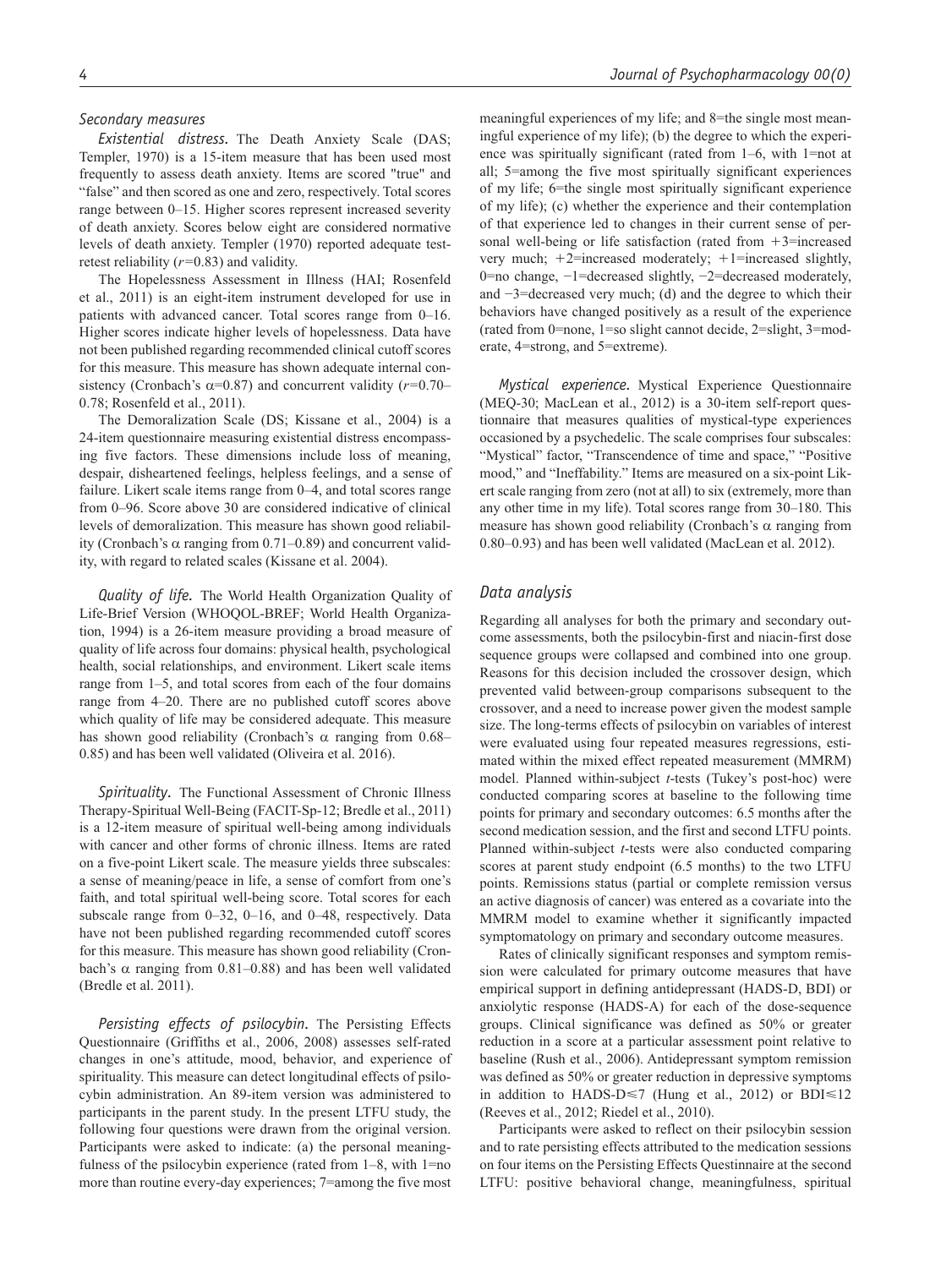

**Figure 1.** Primary outcome variables: cancer-related anxiety and depression (post-crossover).

Means (±standard error (SE)) for primary outcome measures for both dose-sequence groups combined are shown at the following time points: Baseline (*n*=16), 6.5 months (parent study endpoint; *n*=16), mean 3.2 years (first follow-up; *n*=15), and mean 4.5 years (second follow-up; *n*=14). Closed points represent significant withinsubject differences relative to scores at baseline. Longitudinal within-subject effect sizes, represented as Cohen's *d*, are shown above time points. HADS: Hospital Anxiety and Depression Scale; STAI: State-Trait Anxiety Inventory.

significance, and increases in personal well-being. Ratings of these persisting effects were expressed as proportions.

Spearman rank correlation coefficients (for use in nonparametric tests) were calculated between total scores on the MEQ-30 assessed at the end of their psilocybin session days and change scores on primary and secondary measures between baseline and the second LTFU assessment.

To determine whether length of time between participants' psilocybin session and the LTFU predicted long-term clinical change, Spearman rank correlation coefficients were calculated between change scores on measures of anxiety, depression, and existential distress (i.e. second LTFU subtracted from two-weeks post-psilocybin) and the total number of days elapsed between each participant's unique individual psilocybin session and the date of their second LTFU assessment. Of note, the range of two-weeks postpsilocybin dose in comparison to the final long-term outcome was selected because the two-week post-dose assessment was the first LTFU point that included all primary and secondary measures.

# **Results**

#### *Primary outcomes*

Results of MMRM analyses indicated sustained reductions at the first LTFU point since the final parent study (6.5-month) time

point on all primary measures except the HADS-A and STAI-T. Analyses indicated statistically significant reductions relative to baseline on all of the primary measures measuring anxiety and depression at the 6.5-month, first and second LTFU points (see Figure 1 and Table 2). This represented large, statistically significant reductions in symptoms since baseline at the 6.5-month point (mean Cohen's *d=*1.90, range 1.27–2.67), first LTFU (mean Cohen's *d=*1.30, range 0.93–1.97), and second LTFU point (mean Cohen's *d=*1.41, range 0.86–1.89).

At the second LTFU point, 57% of participants showed a clinically significant anxiolytic response on the HADS-A. Seventy-one percent of participants reported clinically significant reductions in global psychological distress on the HADS-T, measuring anxiety and depression combined. Lastly, percentages of clinical responses for depression on the HADS-D and BDI ranged from 57–79%, and depression symptom remission rates ranged from 50–79% at the second LTFU (see Figure 2).

### *Secondary outcomes*

There were significant reductions in hopelessness, demoralization and death anxiety at the 6.5-month, first and second LTFU points relative to baseline. These represented large, statistically significant reductions in symptoms since baseline at the 6.5-month point (mean Cohen's *d=*1.39, range 0.88–2.00), first LTFU (mean Cohen's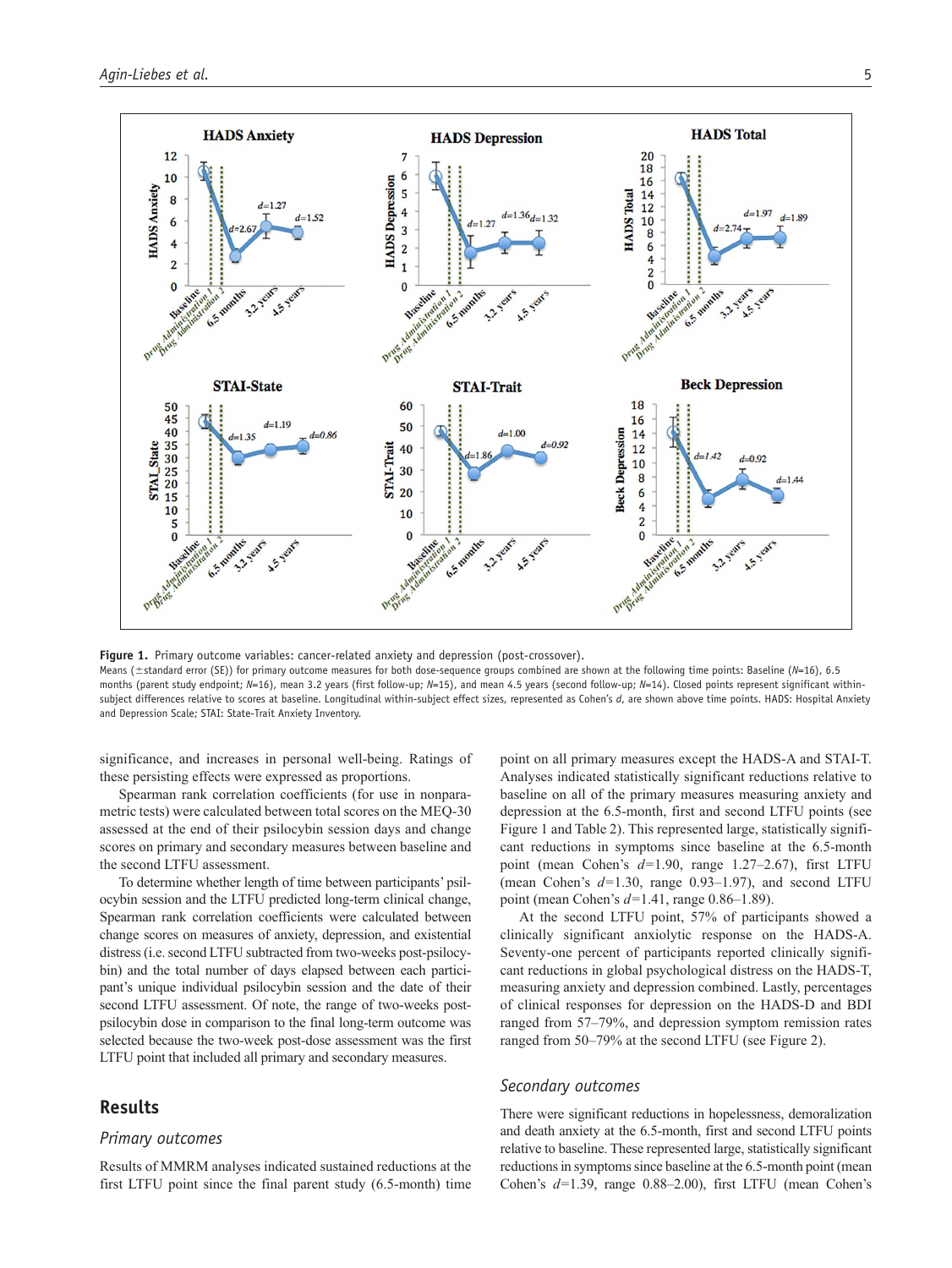| Measure                   | Assessment time point |                           |                            |                            |  |
|---------------------------|-----------------------|---------------------------|----------------------------|----------------------------|--|
|                           | <b>Baseline</b>       | $6.5 - 8$ months          | 3.2 years                  | 4.5 years                  |  |
| <b>HADS Anxiety</b>       | 10.56(0.93)           | $2.81(0.95)^a$            | $5.50(0.93)^a$             | $4.99(0.98)^3$             |  |
| <b>HADS Depression</b>    | 5.88(0.71)            | $1.75(0.73)^a$            | $2.25(0.71)^a$             | 2.30 $(0.75)^{b}$          |  |
| <b>HADS Total</b>         | 16.45(1.32)           | $4.38(1.35)^a$            | $7.13(1.32)^a$             | $7.34(1.39)^{3}$           |  |
| <b>STAI State Anxiety</b> | 43.94 (2.51)          | 29.84 (2.58) <sup>a</sup> | 33.00 $(2.51)^{b}$         | $34.41(2.67)$ <sup>c</sup> |  |
| <b>STAI Trait Anxiety</b> | 47.81 (2.24)          | $28.23(2.75)^a$           | $3.84$ (2.85) <sup>c</sup> | 35.78 (3.02) <sup>b</sup>  |  |
| <b>Beck Depression</b>    | 14.19 (1.49)          | 5.09 $(1.54)^a$           | $7.75(1.49)^{b}$           | $5.45(1.59)^{3}$           |  |
| Demoralization            | 31.88 (2.61)          | $16.84$ $(2.67)^a$        | $13.29(2.69)^a$            | $14.32(2.76)^{3}$          |  |
| Hopelessness              | 5.75(0.51)            | $1.65(0.52)^a$            | $2.29(0.52)^a$             | $1.65(0.54)^{3}$           |  |
| Death anxiety             | 8.06(0.78)            | $6.09(0.79)^b$            | 5.68 $(0.79)^{b}$          | 5.75 $(0.81)$ <sup>c</sup> |  |
| Meaning/peace             | 19.43 (0.92)          | 26.34 (0.95) <sup>a</sup> | 19.27 (0.95)               | 20.20 (0.98)               |  |
| Faith                     | 6.75(1.32)            | 9.77 $(1.34)^b$           | 9.31 $(1.35)^c$            | $10.43(1.37)^t$            |  |
| Spiritual well-being      | 55.69(3.16)           | $70.58(3.12)^a$           | 59.85 (3.24)               | $65.04(3.31)$ <sup>c</sup> |  |
| Social relationships      | 13.91(0.75)           | 15.27(0.76)               | 15.54(0.77)                | 14.67(0.79)                |  |
| Environmental health      | 15.50(0.53)           | $16.54(0.53)^c$           | $16.72(0.54)^c$            | $17.00(0.55)^{c}$          |  |
| Physical health           | 15.00(0.69)           | $16.35(0.70)^c$           | 16.33(0.71)                | 13.89(0.73)                |  |
| Psychological health      | 13.58(0.43)           | 15.70 (0.45) <sup>a</sup> | $15.48(0.45)^{b}$          | 14.80 (0.46)               |  |

**Table 2.** Participant ratings on primary and secondary questionnaires.

HADS: Hospital Anxiety and Depression Scale; SD: standard deviation; STAI: State-Trait Anxiety Inventory.

Data are means (SDs) collapsed across both dose sequence groups (N=16, N=15, N=15, N=14 at baseline, 6.5 months, mean 3.2 years and mean 4.5 years, respectively). Supercripts indicate significant within-subject differences from baseline to time point (?p<0.001, <sup>b</sup>p<0.01, <sup>c</sup>p<0.05).



**Figure 2.** Percentage of participants with antidepressant or anxiolytic response rates and antidepressant symptom remission at final follow-up. Data are percentages of participants (in both dose sequence groups combined) fulfilling criteria for antidepressant or anxiolytic response or antidepressant symptom remission (Hospital Anxiety and Depression Scale-Depression (HADS-D), Beck Depression Inventory (BDI)) at the 4.5-year point (second long-term follow-up; *n*=14). Clinical response was defined as 50% or greater decrease in each measure relative to baseline; symptom remission was defined as 50% or greater decrease in the measure relative to baseline and a score of  $\leq 7$  on HADS-D or  $\leq 12$  on BDI.

*d=*1.39, range 0.80–1.77), and second LTFU (mean Cohen's *d=*1.60, range 1.00–2.00). Results are presented in Figure 3. There were also significant improvements in spiritual well-being and faith domains (FACIT-Sp-12) at the second LTFU relative to baseline. Results on quality of life were mixed: there were increases on the psychological (i.e. self-esteem and emotional health) and environmental (i.e. financial resources, physical security, participation in recreational activities) dimensions of quality of life at the first LTFU, however, gains in psychological health at the first LTFU were not sustained at the second LTFU.

Mystical-type experience scores (MEQ-30) collected on participant's psilocybin dosing day in the parent study did not significantly correlate with primary outcome LTFU change scores (second long-term LTFU relative to the psilocybin dosing day) on any of the primary outcome measures of anxiety or depression.

Participant ratings of persisting effects are displayed in Figure 4. Participants indicated positive attributions to the psilocybin experience that persisted until the second LTFU. Seventy-one percent of participants continued to rate the psilocybin experience the single or top-five most personally meaningful experience(s) of their lives.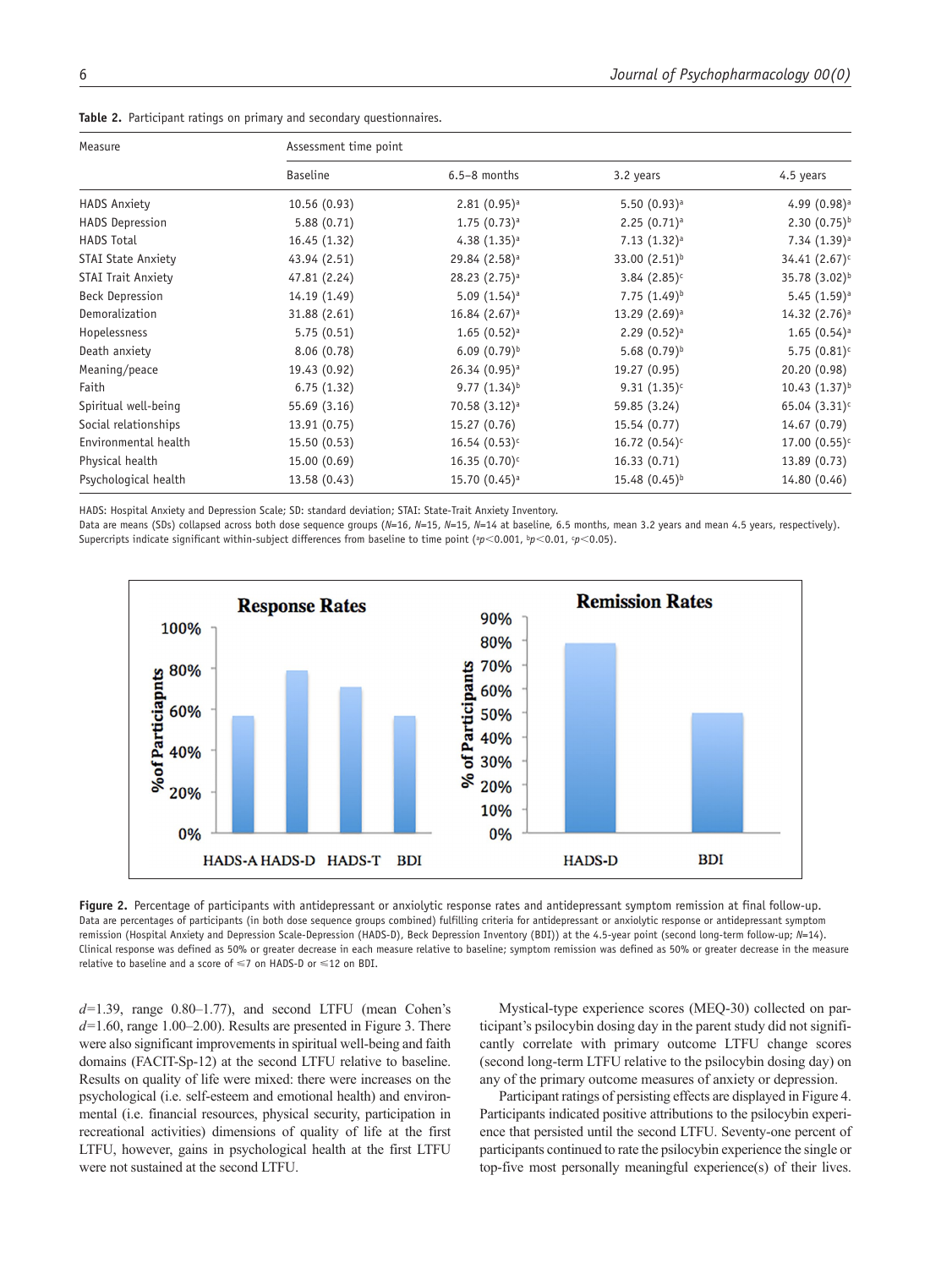

**Figure 3.** Secondary outcome measures: existential distress, spirituality, and quality of life.

Means (±standard error (SE)) for secondary outcome measures for participants (in both dose sequence groups combined) are shown at the following time points: Baseline (*n*=16), 6.5 months (parent study endpoint; *n*=16), mean 3.2 years (first follow-up; *n*=15), and mean 4.5 years (second follow-up; *n*=14). Closed points represent significant within-subject differences relative to scores at baseline.



**Figure 4.** Persisting effects attributed to psilocybin administration. Percentage of volunteers who endorsed persisting effects attributable to psilocybin administration on the Persisting Effects Questionnaire at the at the 4.5-year point (second long-term follow-up; *n*=14): percentage who endorsed "among the top five" or "the single most" personally meaningful experiences; "among the top five" or "the single most" spiritually significant experiences; "moderate," "strong" or "extreme" positive behavioral change; and "increased moderately" or "increased very much" well-being or life satisfaction.

Ninety-six percent rated the psilocybin experience the single or topfive most spiritually significant experience(s) of their lives. Participants appraised the psilocybin session as increasing life satisfaction or wellbeing at a rate of 86%. Lastly, 100% of volunteers reported "moderate," "strong" or "extreme" positive behavioral change attributed to the psilocybin experience. Cancer remission status (partial or complete remission versus an active diagnosis of cancer) did not significantly interact with any of the scores on primary or secondary outcome measures.

Length of time between psilocybin session and follow-up (i.e. second LTFU relative to each participant's two-week-postpsilocybin dosing date) correlated positively with depression and hopelessness change scores (second LTFU subtracted from twoweeks post-psilocybin dose scores) on the following measures: HAD-D (*r*=0.70, *p*<0.01) and HAI (*r*=0.69, *p*<0.01). Results are depicted in Figure 5.

Participants were asked open-ended questions about their psilocybin-assisted psychotherapy experience to further understand the enduring high ratings of persisting effects at the second LTFU. Table 3 presents verbatim written comments about the nature of their psilocybin-assisted psychotherapy experiences.

# **Discussion**

This is the first report of long-term effects of psilocybin treatment in patients with cancer-related psychiatric and existential distress at two long-term follow-ups. The data suggest that psilocybin-assisted psychotherapy was associated with large and significant reductions in anxiety, depression, hopelessness, demoralization, and death anxiety, as well as improvements in spiritual well-being at an average of 3.2 and 4.5 years following psilocybin administration, after a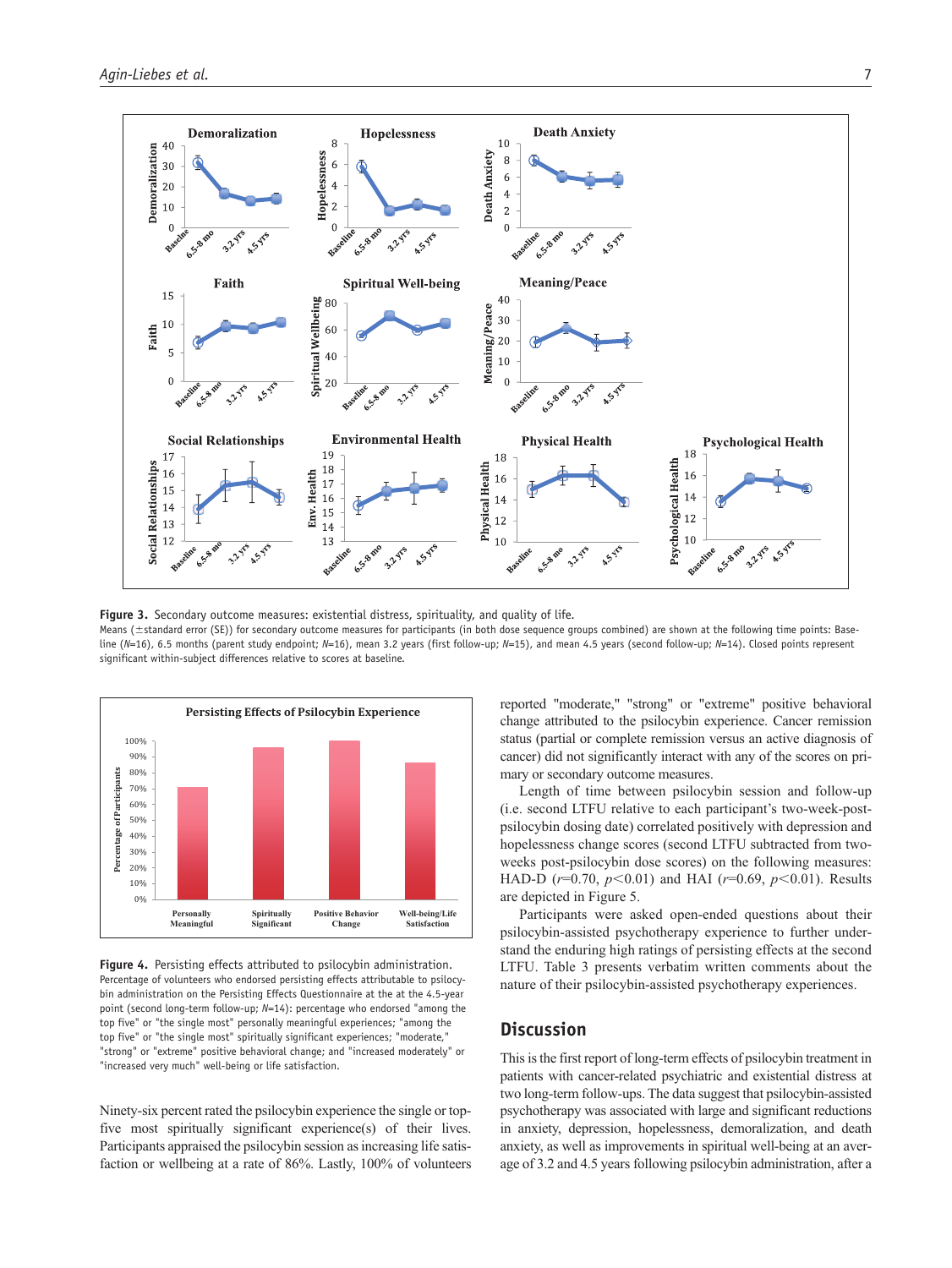

**Figure 5.** Relationship between time elapsed between psilocybin session and second long-term follow-up, and outcome measures assessed at two weeks after psilocybin session.

Each graph shows scores on an outcome measure assessed two weeks after participants' psilocybin session as a function of elapsed time between the two-week postpsilocybin date and each participant's second long-term follow-up date. Correlation coefficients and *p*-values are displayed. HADS: Hospital Anxiety and Depression Scale; LTFU: long-term follow-up.

**Table 3.** Verbatim written comments about the nature of the psilocybin experience from participants at the second long-term follow-up (LTFU). These comments were excerpted from a questionnaire that asked open-ended questions about positive changes attributed to the psilocybin-assisted therapy experience.

| Volunteer | Verbatim comments                                                                                                                                                                                                                                                                                                                                                                                                                                                                                                                                                                                                                                                                                                                |
|-----------|----------------------------------------------------------------------------------------------------------------------------------------------------------------------------------------------------------------------------------------------------------------------------------------------------------------------------------------------------------------------------------------------------------------------------------------------------------------------------------------------------------------------------------------------------------------------------------------------------------------------------------------------------------------------------------------------------------------------------------|
| 13        | I'm more creative in my work and take more chances. I'm back to performing, like I did before. I bring more openness to my art.<br>And connect to others on a more creative level.                                                                                                                                                                                                                                                                                                                                                                                                                                                                                                                                               |
| 14        | It has given me a different perspective on my life and has helped me to move on with my life and not focus on the possibility of<br>cancer recurring. I try not to hold onto or stress unimportant things.                                                                                                                                                                                                                                                                                                                                                                                                                                                                                                                       |
| 15        | [I experienced a] greater awareness of a spiritual connection to the universe. $\ldots$ of the profound beauty of nature.                                                                                                                                                                                                                                                                                                                                                                                                                                                                                                                                                                                                        |
| 16        | I've always been afraid of rejection. I experienced such overwhelming love in my psilocybin experience, that it gave me new<br>confidence. I threw myself a birthday party and invited more people than I thought I ever could. They came! I think the extreme<br>depth of love I felt changed the way I relate to others. [It] gave me a feeling that I have a right to be here and to enjoy life.                                                                                                                                                                                                                                                                                                                              |
| 27        | It's hard to explain. something in me softened, and I realized that everyone is just trying (mostly) to do the best they can.<br>Even me. And that matters, since we are all connected.                                                                                                                                                                                                                                                                                                                                                                                                                                                                                                                                          |
| 28        | [I] most certainly feel a stronger connection to a higher power due to the psilocybin experience, [as well as] greater openness<br>towards others, more empathy, more interconnected with other people. I believe these changes are directly attributable to the<br>psilocybin experience as well as the integration sessions afterwards.                                                                                                                                                                                                                                                                                                                                                                                        |
| 34        | There's a reckoning, which came with cancer, and this reckoning was enhanced by the psilocybin experience. I have a greater<br>appreciation and sense of gratitude for being alive.                                                                                                                                                                                                                                                                                                                                                                                                                                                                                                                                              |
| 35        | Once the thought that cancer is a part of your life becomes woven into the fabric of your being, you realize that this, or some-<br>thing similar, awaits many others who are unsuspecting. This compels you to relate to others from the perspective of compassion<br>due to the changeable and temporary nature of our sense of who we are. Radical change is just around the corner regardless of<br>how certain we are of our current state. We are children in our understanding of life until something reaches into your heart and<br>announces itself. I understand the life process to be one of realization of our divine nature. This does not include any supernatu-<br>ral creature; it is a process of remembrance |
| 36        | [The] experience reinforced the understanding that we are all very much together, that [the] prevailing feeling in the end is love.                                                                                                                                                                                                                                                                                                                                                                                                                                                                                                                                                                                              |
| 42        | The psilocybin experience changed my thoughts about myself in the world. I see myself in a less limited way. I am more open to<br>life. It has taken me out from under a big load of feelings and past issues in my life that I was carrying around.                                                                                                                                                                                                                                                                                                                                                                                                                                                                             |

crossover. The magnitudes of reductions relative to baseline in primary measures of anxiety and depression were large, with the largest effect sizes seen for global distress of combined anxiety and depression. Approximately 60–80% of participants continued to

meet criteria for clinical antidepressant or anxiolytic response and remission at the second LTFU. At the second LTFU, participants overwhelmingly (71–100%) attributed subjective experiences of positive changes to the psilocybin-assisted psychotherapy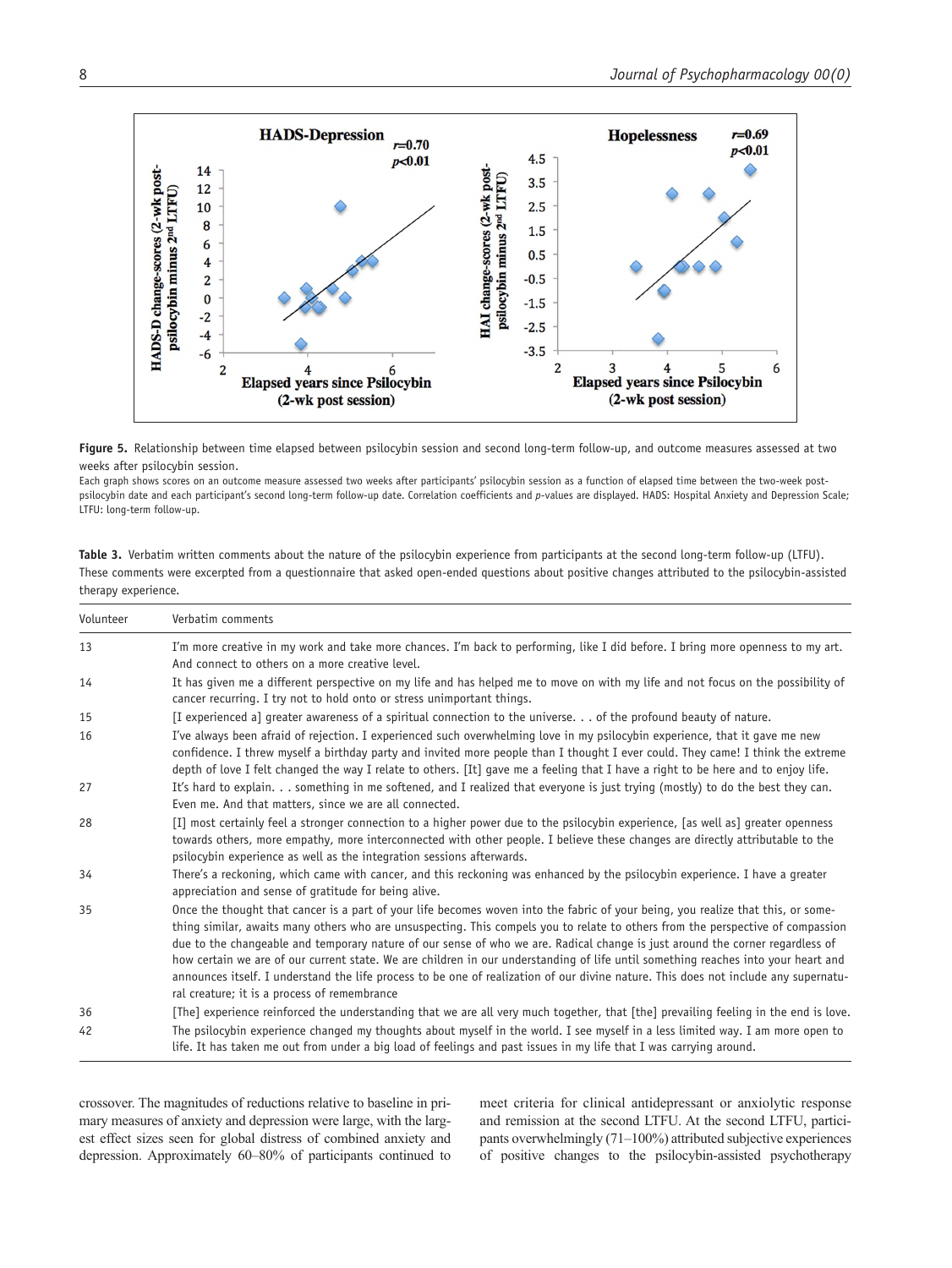experience, reporting improved well-being or life satisfaction, and rating it among the most personally meaningful and spiritually significant experiences of their lives.

Due to the limitations of the crossover design of the parent study, it is not possible to attribute long-term improvements in psychiatric and existential distress directly to psilocybin-assisted psychotherapy. The majority of participants met criteria for an adjustment disorder (on the DSM-IV-TR) relative to cancerrelated stressors at enrollment, and 71% reported entering partial or complete cancer remission at the second LTFU. Participants may have thus experienced naturalistic or spontaneous diminishment of distress and resolution of their adjustment disorders as they entered remission and approached the five-year cancer survival threshold. It is also possible that other psychiatric interventions received after the end of the parent trial accounted for improvements in depressive or anxious symptoms. However, this possibility is less likely given that in the follow-up assessment period only 8% of participants reported receiving any psychotherapy or pharmacotherapy specifically targeting cancer-related psychiatric distress.

These findings have meaningful implications for the clinical management of cancer-related existential distress. It is hopeful to consider the possibility that psilocybin-assisted psychotherapy could represent the first empirically-driven pharmacotherapy intervention to treat this indication. Existential distress is underrecognized and under-treated in cancer patients within Western medicine (Cepoiu et al., 2008; Gouveia et al., 2015). Among medical illnesses, depression and hopelessness associated with a diagnosis of cancer can serve as severe stressors and are wellknown risk factors for suicidal ideation and completed suicides (Rosenfeld et al., 2011; Breitbart et al., 2000). The potential rapidity and long-term durability of psilocybin-assisted psychotherapy's effects represents a promising protective strategy against suicides. Future trials should carefully explore this application with cancer populations with chronic, passive suicidality, as there is preliminary evidence that psychedelic use may prevent suicidal ideation and behaviors (Hendricks et al., 2015; Johansen and Krebs, 2015).

An intriguing finding from our analyses was that the greater amount of time that had passed between participants' psilocybin session and the second LTFU predicted stronger reductions in subjective reports of depression and hopelessness during this period. The significance of this finding is unclear. However, it is interesting to consider that certain domains of cancer-related distress, particularly certain key domains of existential distress, could continue to improve rather than diminish over time in relation to a single psilocybin session. The extended follow-up is an important strength of this study as the vast majority of psycho-oncology RCTs to treat psychological distress report a follow-up period of typically no more than one year following treatment (Faller et al., 2013; Gasser et al., 2015; Stagl et al., 2015)

If it were established that psilocybin-assisted psychotherapy effectively treats cancer-related psychiatric and existential distress, it would be important to understand the neurobiological and psychological mechanisms of action. In our previous report, the psilocybin-facilitated mystical-type experience was found to partially mediate the effect of dose sequence on anxiolytic and antidepressant effects of psilocybin-assisted psychotherapy prior to the crossover, suggesting that acute aspects of participants' subjective experience may explain changes in psychiatric outcomes up to seven weeks (Ross et al., 2016). In the present study, a mystical-type experience was not associated with longterm changes at the LTFU points. A reduction in power might have weakened our ability to detect an effect as the sample size in this LTFU study was reduced by 50%. It is also possible that the mystical-type experience does not represent a significant psychological change mechanism accounting for psilocybin's therapeutic effects, or that other aspects of participants' experiences are more influential in determining longer-term response. However, given the growing body of evidence linking the intensity of the psilocybin-facilitated mystical-type experience to therapeutic improvements across a range of psychiatric and addictive disorders (Bogenschutz et al., 2015; Garcia-Romeu et al., 2014; Griffiths et al., 2016; Pahnke et al., 1969; Roseman et al., 2019; Ross et al., 2016), it is important to further explore this potential psychological mechanism of action in additional adequatelypowered RCTs. It would also be important to explore other potential psychological change mechanisms of psilocybinassisted psychotherapy in this patient population.

One such mechanism may relate to rapid and enduring shifts in cognition. Classic psychedelics offer a rapid means of dismantling habitual mental templates that, over time, may rigidify one's attention and behavior—patterns that are associated with various psychiatric pathologies (Carhart-Harris, 2018; Carhart-Harris and Friston, 2019). Psychedelic-induced states of consciousness are, instead, associated with increases in trait openness and cognitive flexibility (Carhart-Harris et al., 2012; Kuypers et al., 2016). In an open-label trial of psilocybin in patients with treatment-resistant depression participants reported increased trait openness, with significant increases in the following sub-traits: "openness to values" (i.e. valuing open-mindedness and psychological flexibility) and "openness to actions" (i.e. readiness to try and engage in new activities; Erritzoe et al., 2018). Being open to novel and more constructive ways of thinking, feeling and behaving is one of the central goals of contemporary evidence-based psychotherapies (e.g. cognitive behavioral therapy and Acceptance Commitment Therapy (Hayes et al., 2012)), and enhanced cognitive and psychological flexibility may constitute a psychological mechanism mediating psilocybin-assisted psychotherapy's antidepressant and anxiolytic effects (Watts and Luoma, 2020). Further, given the link between enhanced mystical-type states and enduring increases in trait openness (MacLean et al., 2011), it is possible that certain features of the mystical-type state (e.g. dissolution of boundaries and feelings of unity) lead one to develop enduring increases in psychological flexibility when coupled with supportive psychotherapy. The psilocybin experience may have enabled participants to establish a new inner framework from which they could flexibly avail themselves of resources internally and in their environment to cope with life stressors, particularly stressors associated with their cancer diagnoses.

It is also possible that other aspects of the acute psilocybin experience, such as challenging (Barrett et al., 2016) or emotional breakthrough experiences (Roseman et al., 2019), are more influential in explaining long-term changes of psilocybin-assisted psychotherapy. The resolution and integration of difficult emotions may be particularly relevant for clinical populations such as cancer patients, and such emotional processing may support the development of greater psychological flexibility and emotional regulation in the long-term (Lane et al., 2015). It would be important to assess these potential psychological change mechanisms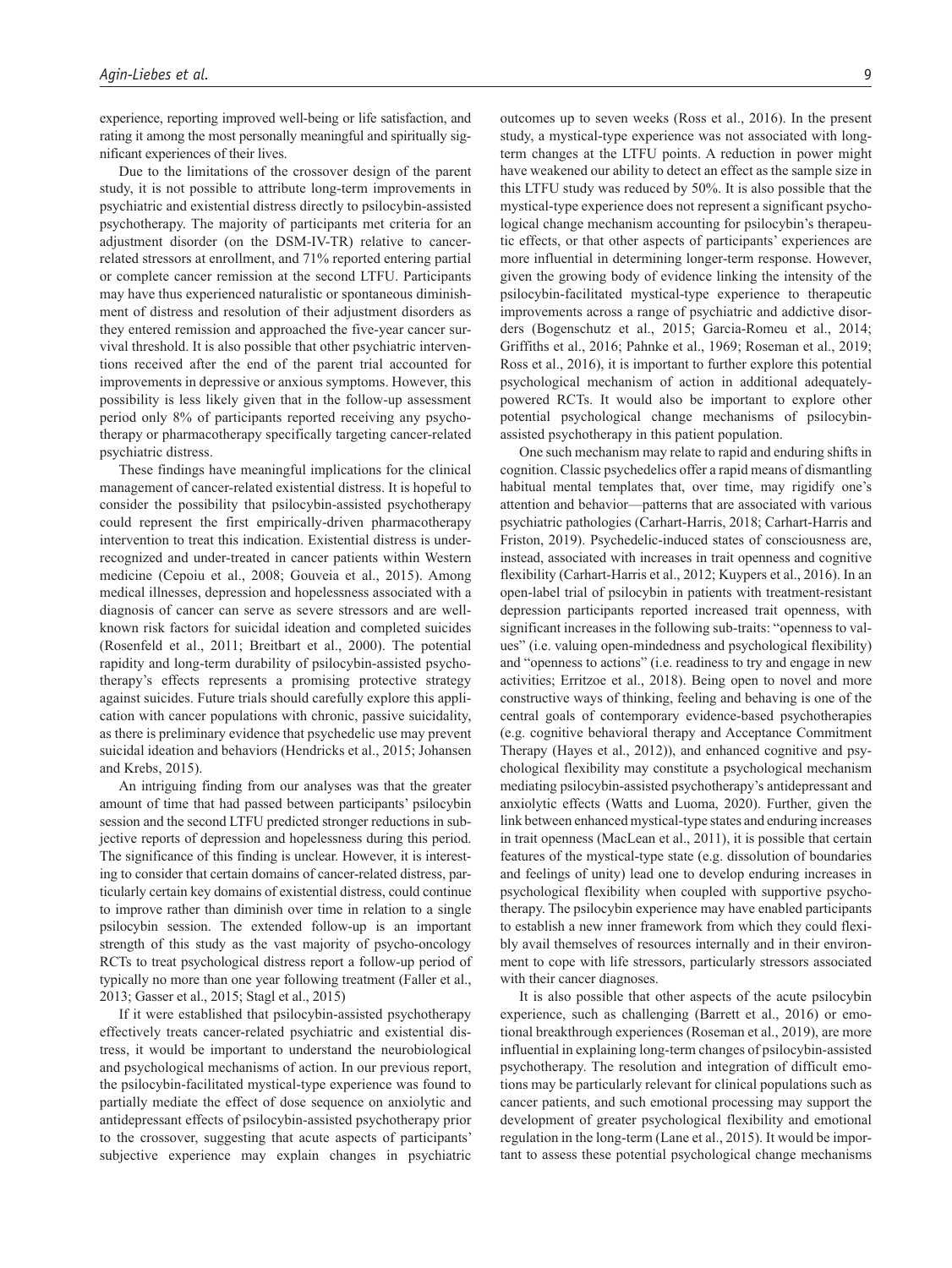in future trials that are adequately designed and powered. These theories are supported by a growing consensus that serotonin 2A signaling mediates functional shifts in connectivity in corticostriato-thalmo-cortical pathways (Preller et al., 2019), increased entropy in the brain (Carhart-Harris, 2018), and disruption of activity within the default mode network, a brain system that is associated with self-referential information processing and mindwandering (Carhart-Harris and Nutt, 2017; Carhart-Harris and Goodwin, 2017; Ly et al., 2018). These theories are also consistent with the quantitative (Ross et al., 2016) and qualitative (Belser et al., 2017; Swift et al., 2017) findings from the parent trial and the present study of highly memorable, meaningful, and spiritually significant effects attributed to the psilocybin experience. We strongly believe, however, that an isolated experience with psilocybin does not inherently confer therapeutic benefits. Rather, the development of an enduring therapeutic experience is contingent on contextual factors, such as the presence of skilled therapists or guides, which facilitate a larger psychotherapeutic process. It is, therefore, important to recognize that purely neurobiological interpretations regarding brain activity during acute phases of a psilocybin experience will not adequately capture the dynamics of a psychotherapeutic process that may unfold in the weeks or months thereafter, fostering enhanced meaning and greater well-being.

### *Limitations*

There were several limitations of this study, which suggest directions for future research. The use of a crossover design in the parent study at seven weeks permitted an assessment of acute and enduring effects among both dosesequence groups combined but does not enable a true control group for comparison after seven weeks. It is also not possible to separate the effects of the psilocybin medication from those of the psychotherapeutic session and context into which the medication session was embedded. Additionally, the small number of participants participating in this follow-up reduces statistical power, which could increase the effect of outliers on outcomes, and affects generalizability of the findings. Further, the sample was not ethnically, racially or socioeconomically representative of cancer patients in the USA (e.g. 94% of the sample was non-Hispanic Caucasian, and 86% were well-educated and from higher socioeconomic backgrounds), which substantially limits the generalizability of our findings to other cultural groups. Across modern trials of psychedelicassisted therapies, minority groups are greatly underrepresented, and future investigators should make concerted efforts to address this issue by developing research-community collaborations to decrease prohibitive barriers to participation (George et al., 2019; Michaels et al., 2018). Future studies should also endeavor to include a larger sample of participants with a placebo-control group, without a crossover, to establish a more rigorous experimental design.

# **Conclusion**

In summary, the findings of this LTFU study represent the first suggestion of persistent long-term effects of psilocybin-assisted psychotherapy for cancer-related distress. Although limited conclusions can be drawn regarding efficacy due to the crossover design, results suggests that the treatment continues to be associated with reductions in anxiety, depression, hopelessness, demoralization, and death anxiety up to an average of 4.5 years following a single psilocybin session in conjunction with psychotherapy. Theories regarding neurobiological and psychological change mechanisms remain speculative and exploratory. Further research will need to validate the main findings of the parent trial and this LTFU article with a fully experimental design in order to empirically establish the use of psilocybin-assisted psychotherapy to treat the psychiatric and existential distress of those with lifethreatening cancer diagnoses.

An advanced experimental design of psilocybin-assisted psychotherapy would likely include a larger sample size (i.e. *N=*200) that is nationally representative of cancer patients. It would also include randomized, parallel groups without a crossover, use of an adequate placebo control group, measures taken to minimize blinding and expectancy effects, and the use of valid and reliable outcome measures. It might also include design elements that would allow for exploration of potential neurobiological (e.g. growth factor expression, functional connectivity, neuroplasticity) and psychological (e.g. mystical experience, personality, psychological flexibility, emotional breakthroughs and insights, challenging experiences) mechanisms of action of psilocybinassisted therapy.

Funding for psychedelic research in the USA remains mostly limited to the private sector at present time. It would be an historic and important milestone if the National Institutes of Health were to fund advanced research exploring the therapeutic potential of psilocybin-assisted psychotherapy in patients with lifethreatening cancer and concomitant psychiatric and existential distress. If the Food and Drug Administration were to sanction this next phase of research (i.e. phase III trials) for this clinical indication, and favorable findings were to emerge, it could help to form a pathway for psilocybin to become re-scheduled and clinically available for cancer patients. It would represent a major paradigm shift in the psycho-oncological approach and care of patients with cancer. The use of psilocybin-assisted psychotherapy for those with life-threatening cancer could be especially useful in helping patients approach their lives with enhanced psychological, emotional, and spiritual wellbeing.

### **Declaration of conflicting interests**

The author(s) declared no potential conflicts of interest with respect to the research, authorship, and/or publication of this article.

#### **Funding**

The author(s) disclosed receipt of the following financial support for the research, authorship, and/or publication of this article: The Source Research Foundation provided Gabrielle Agin-Liebes a grant for the long-term follow-up study. The parent study research was supported by grants from the Heffter Research Institute, the RiverStyx Foundation, and the New York University-Health and Hospitals Corporation (NYU-HHC) Clinical and Translational Science Institute (CTSI) (NYU CTSA grant UL1 TR000038 from the National Center for Advancing Translational Sciences, National Institutes of Health). Funding for the trial was also provided by William Linton, Carey and Claudia Turnbull, and Efrem Nulman. The funders had no role in study design, data collection and analysis, decision to publish, or preparation of this manuscript. Trial Registration: clinicaltrials.gov Identifier: NCT00957359.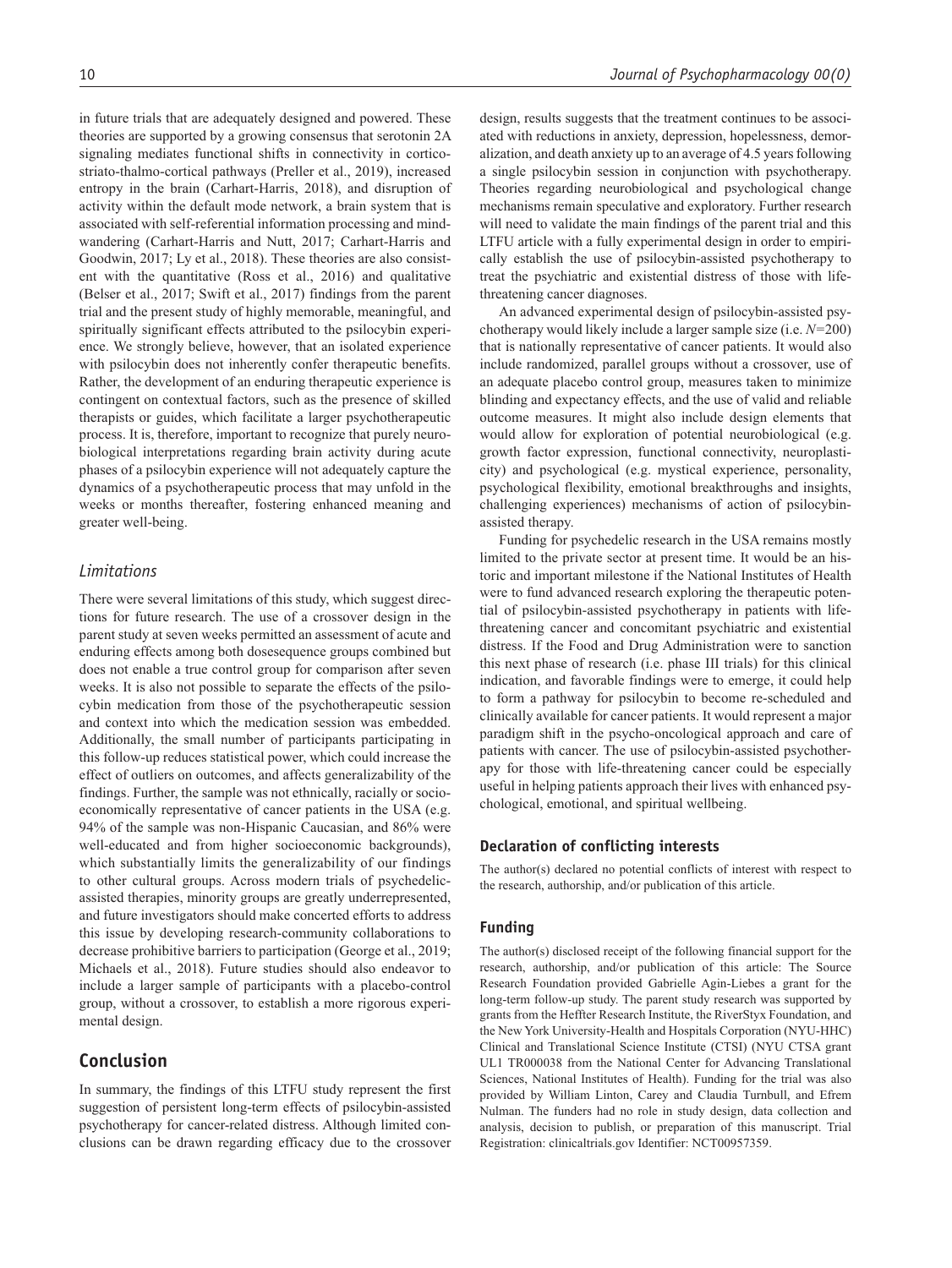### **ORCID iD**

Gabrielle I Agin-Liebes **D** <https://orcid.org/0000-0002-9754-229X>

#### **References**

- American Psychiatric Association (2000) *Diagnostic and Statistical Manual of Mental Disorders: DSM-IV-TR*. Washington, DC: American Psychiatric Association.
- Amiri S and Behnezhad S (2019) Cancer diagnosis and suicide mortality: A systematic review and meta-analysis. *Arch Suicide Res* 11: 1–9.
- Barrett FS, Bradstreet MP, Leoutsakos JM, et al. (2016) The challenging experience questionnaire: Characterization of challenging experiences with psilocybin mushrooms. *J Psychopharmacol* 30: 1279– 1295.
- Beck AT, Steer RA and Garbin MG (1988) Psychometric properties of the Beck Depression Inventory: Twenty-five years of evaluation. *Clin Psych Rev* 8: 77–100.
- Belser AB, Agin-Liebes G, Swift TC, et al. (2017) Patient experiences of psilocybin-assisted psychotherapy: An interpretative phenomenological analysis. *J Hum Psych* 57: 354–388.
- Bogenschutz MP, Forcehimes AA, Pommy JA, et al. (2015) Psilocybinassisted treatment for alcohol dependence: A proof-of-concept study. *J Psychopharmaco*l 29: 289–299.
- Bredle JM, Salsman JM, Debb SM, et al. (2011) Spiritual well-being as a component of health-related quality of life: The functional assessment of chronic illness therapy—spiritual well-being scale (FACIT-Sp). *Religions* 2: 77–94.
- Breitbart W, Rosenfeld B, Pessin H, et al. (2000) Depression, hopelessness, and desire for hastened death in terminally ill patients with cancer. *JAMA* 284: 2907–2911.
- Carhart-Harris RL (2018) How do psychedelics work? *Curr Opin Psychiatr* 32: 16–21.
- Carhart-Harris RL (2018) The entropic brain revisited. *Neuropharmacology* 142: 167–178.
- Carhart-Harris RL, Erritzoe D, Williams T, et al. (2012) Neural correlates of the psychedelic state as determined by fMRI studies with psilocybin. *PNAS* 109: 2138–2143.
- Carhart-Harris RL and Friston KJ (2019) REBUS and the anarchic brain: Toward a unified model of the brain action of psychedelics. *Pharmacol Rev* 71: 316–344.
- Carhart-Harris RL and Goodwin GM (2017) The therapeutic potential of psychedelic drugs: Past, present, and future. *Neuropsychopharmacol* 42(11): 2105.
- Carhart-Harris RL and Nutt DJ (2017) Serotonin and brain function: A tale of two receptors. *J Psychopharmacol* 9: 1091–1120.
- Cepoiu M, McCusker J, Cole MG, et al. (2008) Recognition of depression by non-psychiatric physicians—A systematic literature review and meta-analysis. *J Gen Intern Med* 23: 25–36.
- Chochinov HM, Kristjanson LJ, Breitbart W, et al. (2011) Effect of dignity therapy on distress and end-of-life experience in terminally ill patients: A randomised controlled trial. *Lancet Oncol* 12: 753–762.
- Erritzoe D, Roseman L, Nour MM, et al. (2018) Effects of psilocybin therapy on personality structure. *Acta Psychiatrica Scand* 138: 368–378.
- Faller H, Schuler M, Richard M, et al. (2013) Effects of psycho-oncologic interventions on emotional distress and quality of life in adult patients with cancer: Systematic review and meta-analysis. *J Clin Onc* 31: 782–793.
- Ferlay J, Steliarova-Foucher E, Lortet-Tieulent J, et al. (2013) Cancer incidence and mortality patterns in Europe: Estimates for 40 countries in 2012. *Eur J Cancer* 49: 1374–1403.
- Garcia-Romeu A, Griffiths R and Johnson M (2014) Psilocybin-occasioned mystical experiences in the treatment of tobacco addiction. *Curr Drug Abuse Rev* 7: 157–164.
- Gasser P, Holstein D, Michel Y, et al. (2014) Safety and efficacy of lysergic acid diethylamide-assisted psychotherapy for anxiety associated with life-threatening diseases. *J Nerv Ment Dis* 202: 513–520.
- Gasser P, Kirchner K and Passie T (2015) LSD-assisted psychotherapy for anxiety associated with a life-threatening disease: A qualitative study of acute and sustained subjective effects. *J Psychopharmacol* 29: 57–68.
- George JR, Michaels TI, Sevelius J, et al. (2019) The psychedelic renaissance and the limitations of a White dominant medical framework: A call for indigenous and ethnic minority inclusion. *J Psychedelic Stud* 28: 1–2.
- Gouveia L, Lelorain S, Brédart A, et al. (2015) Oncologists' perception of depressive symptoms in patients with advanced cancer: Accuracy and relational correlates. *BMC Psychol* 3: 6.
- Grassi L, Caruso R, Hammelef K, et al. (2014) Efficacy and safety of pharmacotherapy in cancer-related psychiatric disorders across the trajectory of cancer care: A review. *Int Rev Psychiatry* 26: 44–62.
- Griffiths RR, Johnson MW, Carducci MA, et al. (2016) Psilocybin produces substantial and sustained decreases in depression and anxiety in patients with life-threatening cancer: A randomized double-blind trial. *J Psychopharmacol* 30: 1181–1197.
- Griffiths RR, Richards WA, Johnson MW, et al. (2008) Mystical-type experiences occasioned by psilocybin mediate the attribution of personal meaning and spiritual significance 14 months later. *J Psychopharmacol* 22: 621–632.
- Griffiths RR, Richards WA, McCann U, et al. (2006) Psilocybin can occasion mystical-type experiences having substantial and sustained personal meaning and spiritual significance. *Psychopharmacology (Berl)* 187: 268–283.
- Grob CS, Danforth AL, Chopra GS, et al. (2011) Pilot study of psilocybin treatment for anxiety in patients with advanced-stage cancer. *Arch Gen Psychiatry* 68: 71–78.
- Grof S, Goodman LE, Richards WA, et al. (1973) LSD-assisted psychotherapy in patients with terminal cancer. *Int Pharmacopsychiatry* 8: 129–144.
- Hayes SC, Pistorello J and Levin ME (2012) Acceptance and commitment therapy as a unified model of behavior change. *Couns Psychol* 40: 976–100.
- Hendricks PS, Thorne CB, Clark CB, et al. (2015) Classic psychedelic use is associated with reduced psychological distress and suicidality in the United States adult population. *J Psychopharmacol* 29: 280–288.
- Herrmann C (1997) International experiences with the Hospital Anxiety and Depression Scale: A review of validation data and clinical results. *J Psychosom Res* 42: 17–41.
- Hung CI, Liu CY, Wang SJ, et al. (2012) The cut-off points of the Depression and Somatic Symptoms Scale and the Hospital Anxiety and Depression Scale in detecting non-full remission and a current major depressive episode. *Int J Psychiatry Clin Pract* 16: 33–40.
- Iovieno N, Tedeschini E, Ameral VE, et al. (2011) Antidepressants for major depressive disorder in patients with a co-morbid axis-III disorder: A meta-analysis of patient characteristics and placebo response rates in randomized controlled trials. *Int Clin Psychopharmacol* 26: 69–74.
- Jaiswal R., Alici Y, Breitbart W, et al. (2014) A comprehensive review of palliative care in patients with cancer. *Int Rev Psych* 26: 87–101.
- Johansen PØ and Krebs TS (2015) Psychedelics not linked to mental health problems or suicidal behavior: A population study. *J Psychopharmacol* 29: 270–279.
- Kast EC (1970) *Psychedelics: The Uses and Implications of Hallucinogenic Drugs*. New York: Anchor Books.
- Kast EC and Collins VJ (1964) Study of lysergic acid diethylamide as an analgesic agent. *Anesth Analg* 43: 285–291.
- Kissane DW (2000) Psychospiritual and existential distress. The challenge for palliative care. *Aust Fam Physician* 11: 1022–1025.